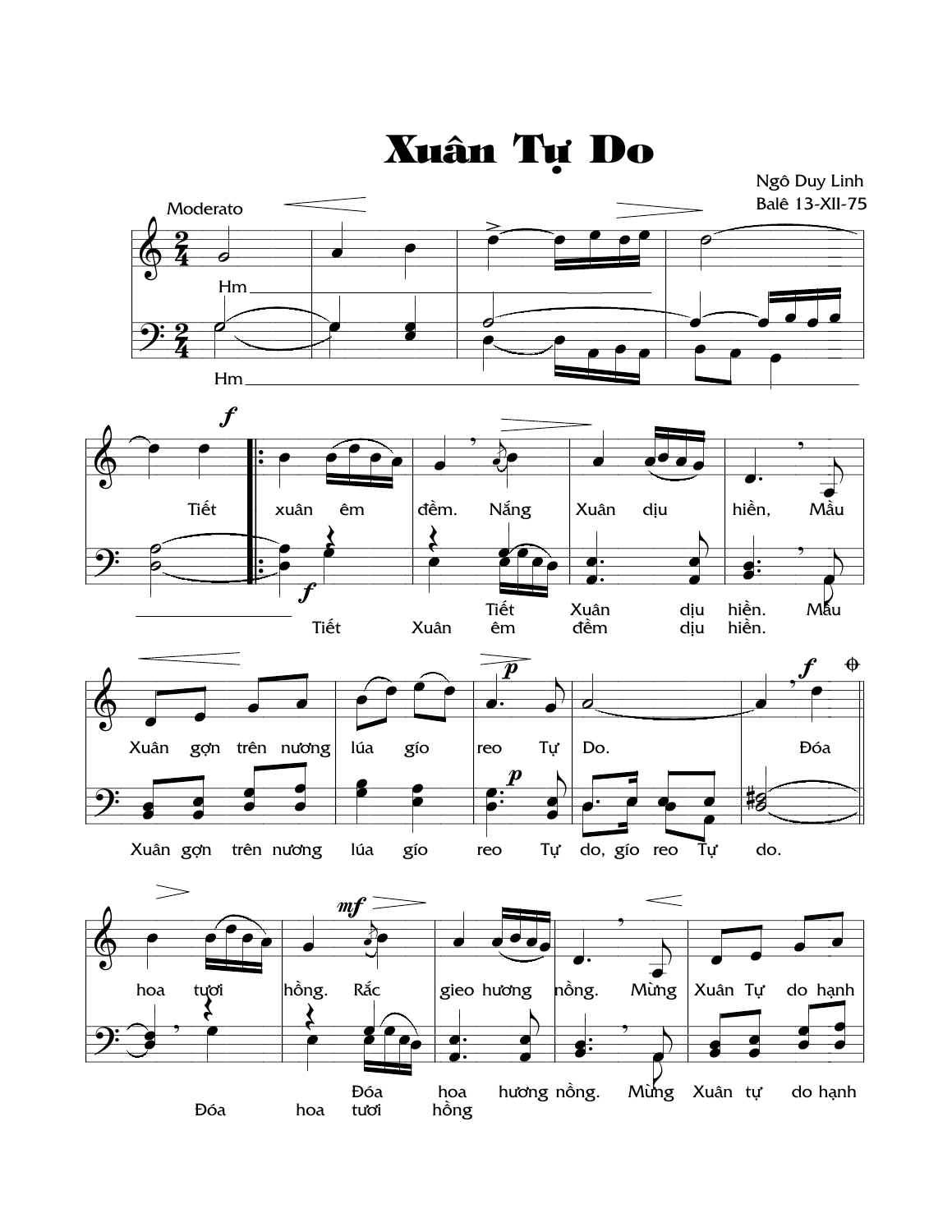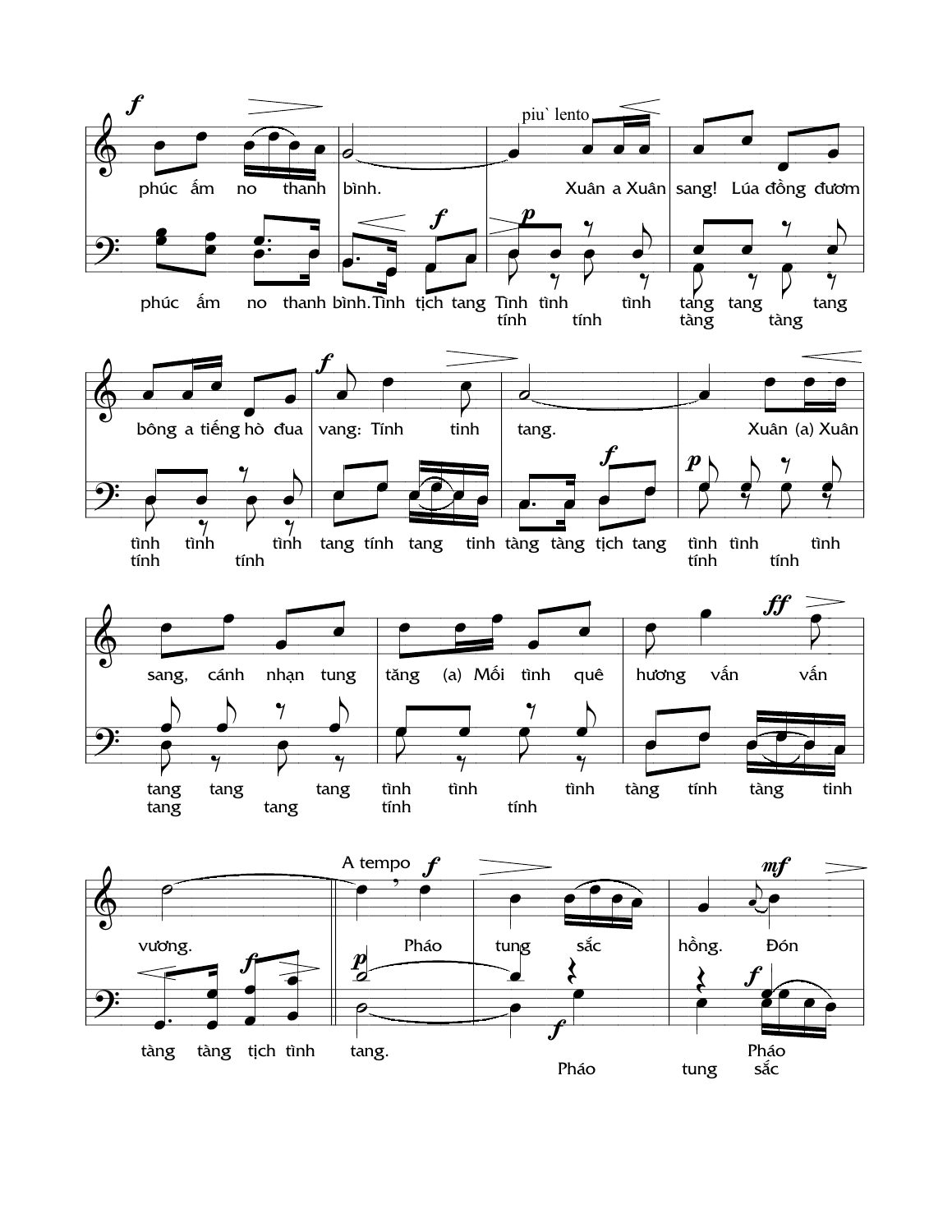









Nam đất trời. Tình giống Xuân gợi bao thương nhớ qúi yêu Đoài,